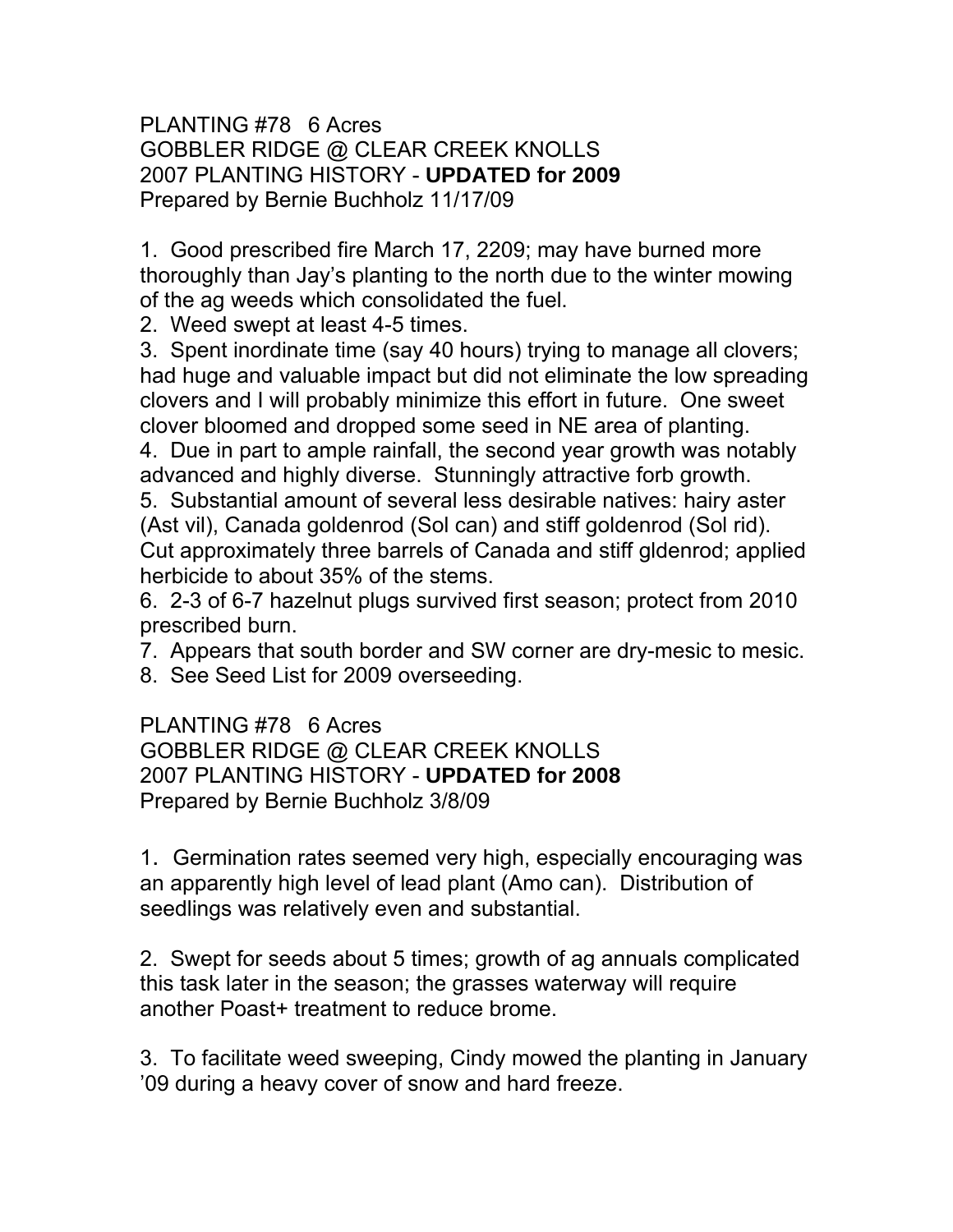4. Overseeding was limited because germination rates are not yet clear.

PLANTING #75 6 Acres 2007 PLANTING HISTORY GOBBLER RIDGE @ CLEAR CREEK KNOLLS Prepared by Bernie Buchholz 1/18/08

### **SITE CONDITIONS:**

### **Location:**

Ogle County - Taylor Township 22N - Range 9 - Section 10E; the south east quadrant of Lowden and Flagg roads, immediately northeast of Fame Flower Knob

## **Soil Types:**

According to the Ogle County Soil Study, soils include:

#73 Ross loam -- 7 inches of black loam over 25 inches of dark grayish brown loam;

#570C2 Martinsville – 4 inches of dark gray silt loam over a 34 inch subsoil composed of three levels:  $(1^{st})$  silt loam/silt clay loam,  $(2^{nd})$  clay loam, and  $(3^{rd})$ friable sandy loam;

#727B Waukee loam – 10 inches of black loam over subsurface layer of 5 inches of brown loam over 26 inches of subsoil composed of three levels: (1<sup>st</sup>) yellowish brown layer of friable loam,  $(2^{nd})$  dark brown loam,  $(3^{rd})$ yellowish brown loam.

My on site observations while preparing the site for planting are that the soils appear to be a well drained and that the top 4-5 inches are a rather uniformly medium brown sandy loam mix. There is no visible gravel and the few scattered surface rocks are generally 5-6 inches in diameter.

See Ogle County Soil Study in Nachusa HQ for soils map.

## **Topographic Features:**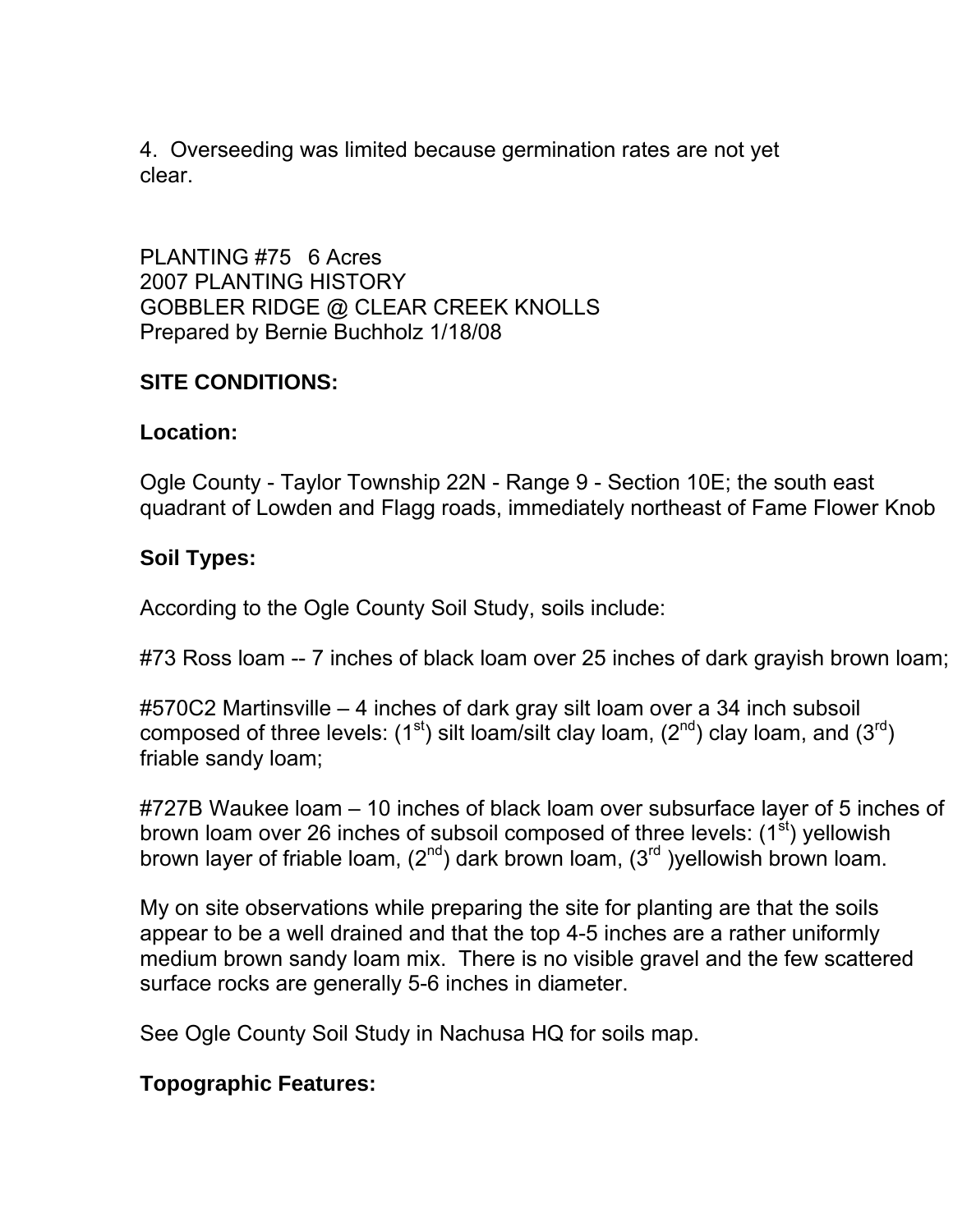The site slopes very gently from north to south, falling perhaps 2 meters over 210 meters; a grassed waterway, partially protected by a 5 foot swath of brome, cuts diagonally across the site from north northwest to south central, flattening and disappearing 40 meters from the south boundary. The two track on the east edge will be planted in 2008. Two tracks along the south and west boundaries of the 2007 planting will provide equipment access.

### **Agricultural History:**

The 1939 aerial photos indicate the field to be in row crops; recent years have seen the site in corn, including 2007, which produced the best corn yields in memory due to exceptionally well-timed rains.

## **SPECIES SELECTION AND STRATEGY:**

The two main components of "new field" plant selection are (1) forbs and grasses and (2) trees and shrubs.

### **Forbs and Grasses:**

The overriding principle for selection of forbs and **non-dominant** grasses was to plant the greatest diversity of species considered suitable for the site's well-drained sandy/loam soil. The species list was further expanded in light of the widely held idea that when in doubt, include marginal species (habitat wise) and then allow Nature to determine whether or not the species will prosper at the site.

Contributing criteria that support and inform the "suitable species" concept include hydrology, remnant species adjacent to the site, plant associates per Swink and Wilhelm, soil types that suggest species, species identified on similar sand hill prairies in the area and the actual availability of seed.

Regarding **dominant** grasses, dominant **tall** grasses were omitted because big blue stem (And. ger.) and Indian grass (Sor. nut.) were seen as less appropriate for sand hill prairies. We also seek to establish substantial forb and non-dominant grass populations before dominant grasses could overwhelm the planting. Little blue stem (And. sco.) was planted at modest rates of less than five pounds per acre for the same reason.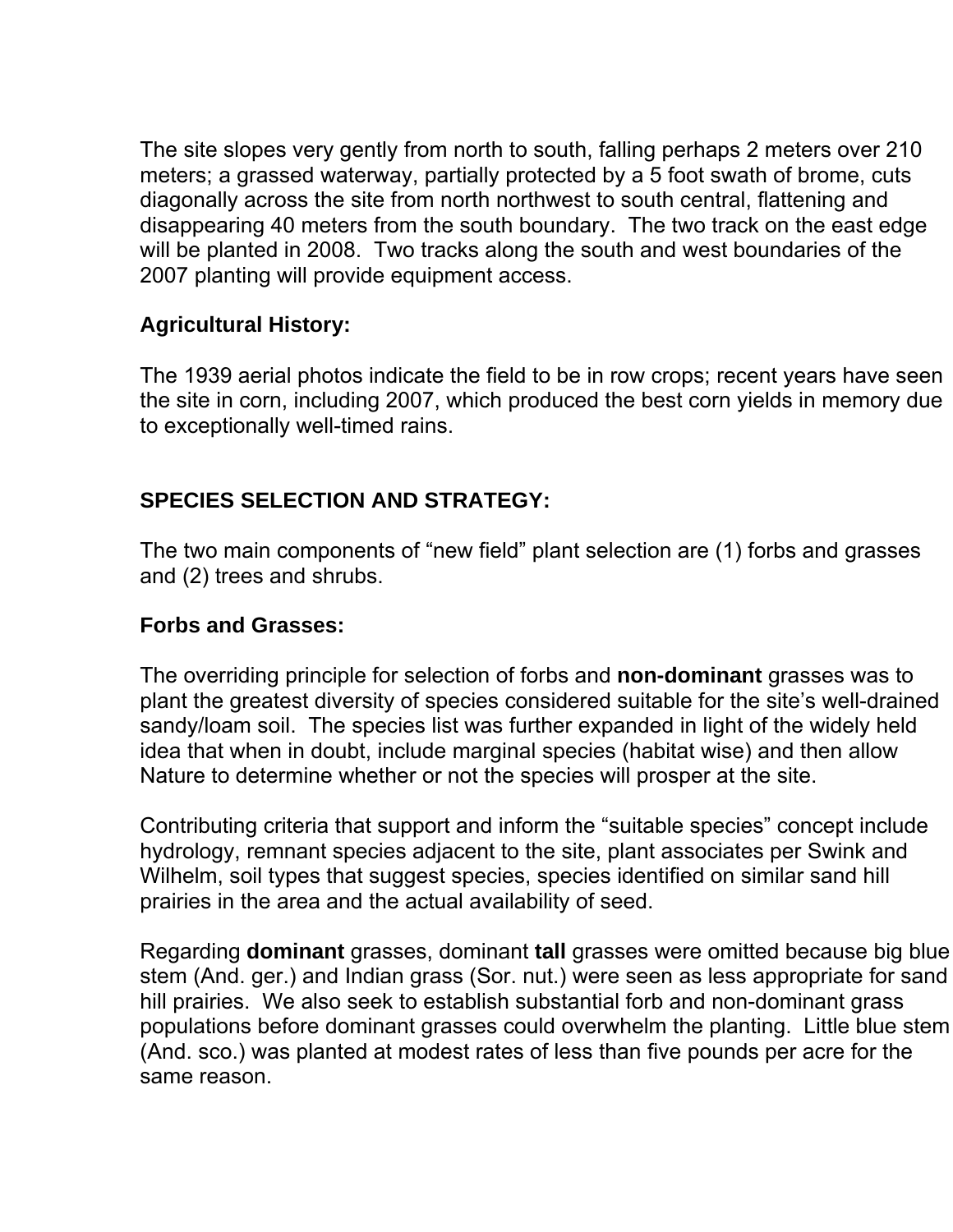Planting the correct proportion of species is subject to experience and experimentation. My ratios are substantially based on mentoring from Jay Stacy, although my 2006 planting has begun to provide personal experience. For example, both artemisia caudata and monarda punctata germinated more abundantly than expected. Also, the Stacy maxim of planting more asters than goldenrod by weight has been an important standard. It is relatively easy to collect and then over plant goldenrod due to their abundance.

## **Trees and Shrubs:**

Selection of trees is essentially determined by whether or not the site is believed to have been savanna in the pre-settlement era. Remnant black oak (Que. vel.) and burr oak (Que. mac.) on the west edge of Clear Creek led to planting substantial numbers of acorns in both the 2006 and 2007 plantings. Some people envision this as a pre-savanna planting, anticipating that grub oaks will grow into trees at some point over the next few decades. White oak acorns (Que. alb.) are included (primarily in Planting #68), in addition to black and burr, because white oak probably disappeared due their considerable desirability for lumber and their susceptibility to disruption from agriculture. In 2008, red oak (Que. rue.) will be added now that a source is identified. Shagbark hickory (Car. ova.), wild plum (Pru. Ame.) and hazelnut (Cor. max.) are included.

## **SITE PREPARATION:**

Weather conditions Oct 28 through Nov 16 were dry and above average temperature, consistent (sometimes strong) westerly winds created a lot of dust.

Oct 28: Don Rogers combined his corn crop

Oct 30: Cindy Buchholz mowed the corn stubble with the batwing pulled by JD 4010 - 4 hrs; Bernie "Rounded Up" the 5' wide brome waterway; ran short of herbicide on last (south end) 20 feet - 1.5 hrs

Nov 1: Excellent growing season produced above average amount of corn plant mass; burn conditions were favorable & the corn burned quickly & thoroughly; simultaneous attempts to burn the 2006 planting (Planting # 68) were unsuccessful, due to insufficient fuel; installed T posts on west and south boundaries at 25 meter intervals beginning in the southwest corner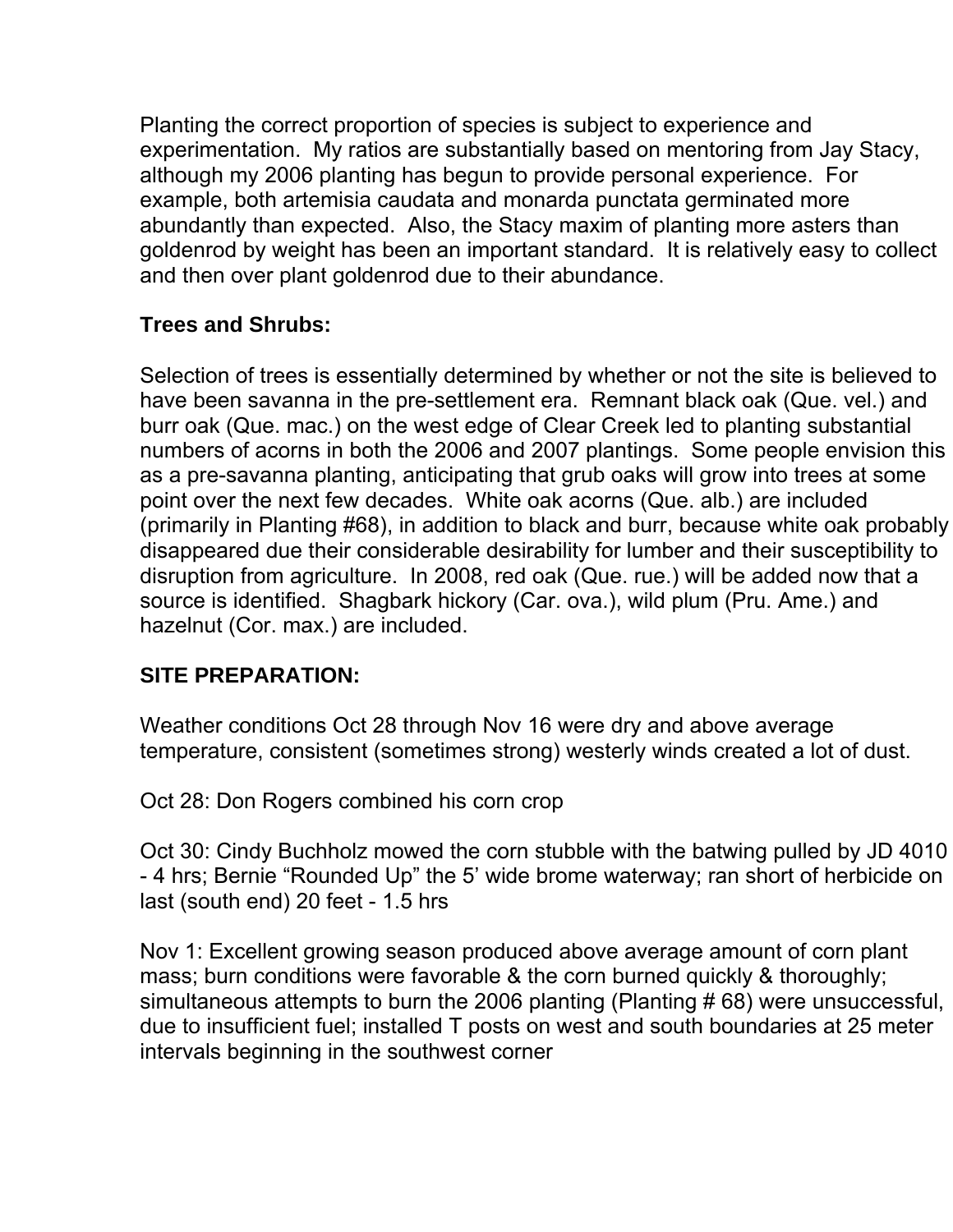Nov 7: Cindy harrowed field (JD 540) in preparation for planting – N to S and E to W - 5 hrs; that evening we inventoried bagged seed against list prior to mixing – 5 hrs

## **SEED PLANTING:**

Weather conditions Oct 28 through Nov 16 were dry and above average temperature; consistent (sometimes strong) westerly winds created a lot of dust.

There were only two planting zones; the general seed mix was used over the entire site; along the waterway, which is hoped will hold moisture longer than the rest of the site, we targeted moisture loving species, such as apocynum cannibinum, corylus Americana and coreopsis tripteris. Small rises that appeared above possible erosion areas received much of the most conservative plant seeds that were available only in small quantities.

Nov 8: Bernie mixed seed in Morton bldg, while Cindy finished hand milling seed – 4 hrs each; after lunch, Cindy pulled pendulum spreader and foamer with Kubota: N to S and E to W; started at seed setting #18; used settings up to #24, but primarily #20-#22; foamer was critical to even seed distribution - 4 hrs

Nov 9: Cindy applied third pass of seed diagonally; foamer performed poorly, possibly due to overnight freezing temps – 3 hrs; harrowed planted field with one pass – 3 hrs

Dry soils and strong winds made for dirty work; face mask and goggles necessary

Nov 14: Bernie started "hand planting"; used rubber glove on seed hand to prevent seeds from picking up human scent which could lead to predation by critters; porcupine grass was planted one by one on knees in groups of 8-12 seeds – 2 hrs; lupine planted one by one immediately adjacent to in-place corn root balls in the hope that the dead roots might hold moisture, provide aerated soil and prevent seed loss to erosion – 1.5 hrs; remaining 4 hrs on various seeds – total day 8 hrs

Nov 15: Bernie continued hand planting; used various mixtures of low volume seeds; plans to drop pinches (8-20 seeds) and "foot smear" them in were scuttled by consistently high winds; I was unwilling to bend over to ground level hundreds of times; ultimately, many of the targeted hand plant seeds were carefully hand broadcast in areas deemed to be low risk for erosion – total day 6 hrs

Nov 18: Bernie continued hand planting – 4 hrs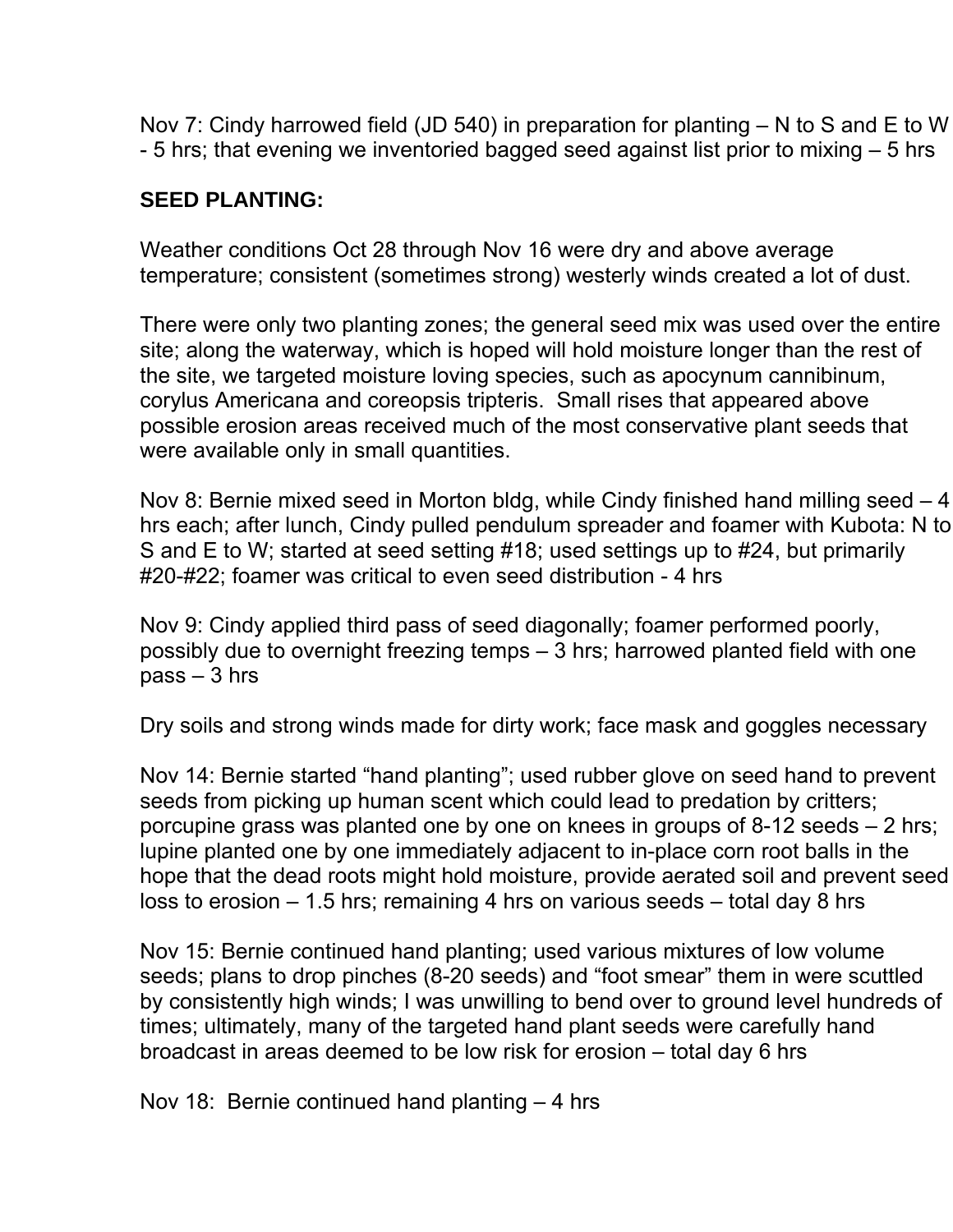Nov 20: Bernie continued hand planting – 8 hrs

Nov 28: Bernie tested the idea that compaction of the soil might increase the rate of seed germination. The idea arose from the apparent success Jay Stacy has experienced by "stepping in" conservative species by foot. If foot compaction increases germination, would use of a lawn roller increase germination for a large number of seeds?

We used the Byron Forest Preserve's lawn roller (approximately 40 inches wide and 250 pounds filled with 80 gallons of water (+/- 10 gallons) @ 8lbs per gallon) for estimated total weight of 1,050 pounds. The Gator easily pulled the roller over this flat site. We compacted two test strips: pt 25 m north to 50 m north and pt 75 m north to pt 100 m north; each strip was 110 meters east to west. Test strips are marked on the site with metal T posts at 25 m intervals. The ground was partially frozen, apparently reducing the amount of compaction. The roller appeared to impact only about 80% of the surface area due to the irregular surface caused by residual furrows from the prior year's row crop. It took several hours to pickup and return with the equipment. Time elapsed pulling the roller was about one hour.

# **SEED LIST:**

The planting includes 161 species; total weight is 288 lbs or 48 pounds per acre. Total weight per acre includes 4.5 lbs of little blue stem and 43.5 lbs of forbs and non-dominant grasses. Tall grasses were intentionally omitted. Seed collection target had been 50 lbs per acre.

Seed list attached; the planting mix mistakenly included 6.0 lbs of koeleria cristata rather than the targeted amount of 2.5 lbs.

# **MAPS:**

For 2007 Planting site see Current & Future Plantings Exhibit attached.

# **LESSONS LEARNED:**

The 2007 planting process went quite smoothly due to good weather and great support from Bill Kleiman and staff. The following lessons are mainly fine-tuning:

## **Equipment and Miscellaneous:**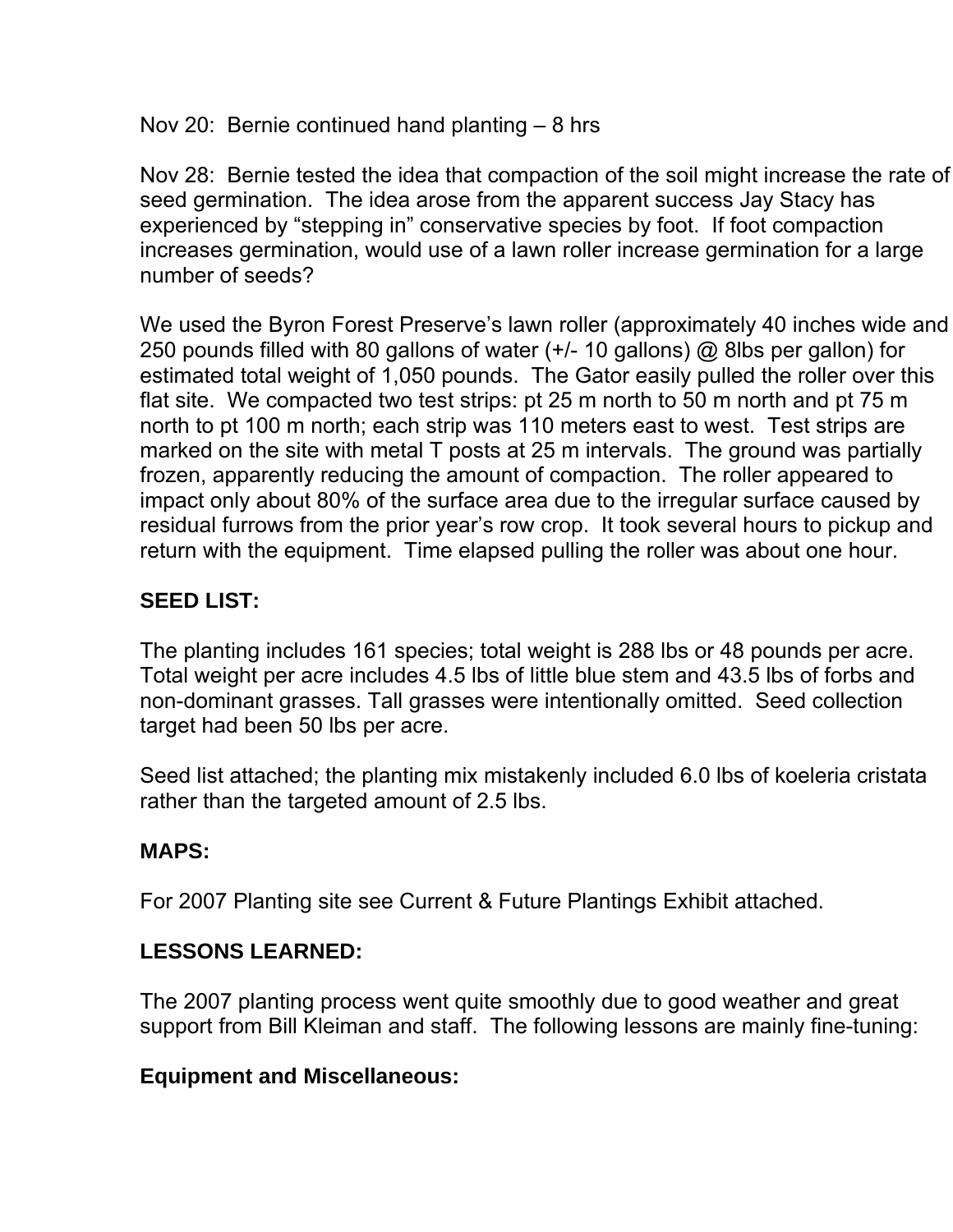1. The mechanized portion of the planting was completed in advance of Nov 15th, which is the assumed safe planting date to avoid fall germination. Be aware of weather trends for early plantings.

2. Although not a major problem this year, avoid non-essential operation of heavy equipment on the planting surface which could result in pre-planting soil compaction. Survey the planting surface for areas requiring extra harrowing.

3. Allow 1 hour to prepare tines on harrow which are critical to effective operation; this year setting the harrow more horizontally (i.e., level front to back) eliminated the accumulation of corn stubble on the leading edge of the harrow. This accumulation occurred last year as the front edge was set low to assure that the rear tines were touching soil.

4. The center link (screw) that sets the pendulum spreader height was not tightened securely, requiring continual adjustments to prevent poor foamer operation.

5. Foamer is CRITICAL to complete coverage of seed at uniform levels; prepare and test in advance; do not allow exposure to freezing temps. Use of the GPS system purchased early November may be an alternative for some. However, my experience using the GPS while pulling the New Idea spreader with the Jimmy suggest the system was routinely off target by 2 to 4 feet which is much too large a margin of error for the type new field plantings being undertaken.

## **Hand Planting:**

6. Approximately 20-25 species were set aside for "hand planting" primarily because they were very desirable conservative plants collected in very small volumes. Rather than simply hand broadcasting the subject species, a better approach to effective, broad distribution might be accomplished by using the pendulum spreader (with adequate bulk seed to act as a carrier) over targeted areas such as small knobs followed by harrowing. (This does not include those species that are literally planted one-by-one such as lupinus perennis, callirhoe triangulata, cirsium hillii and asclepias tuberosa.)

Use of the pendulum spreader with special seed mixes targeted to specific locations might be accomplished even more beneficially with subsequent use of a weighted lawn roller as described above to mimic "stepping-in" process.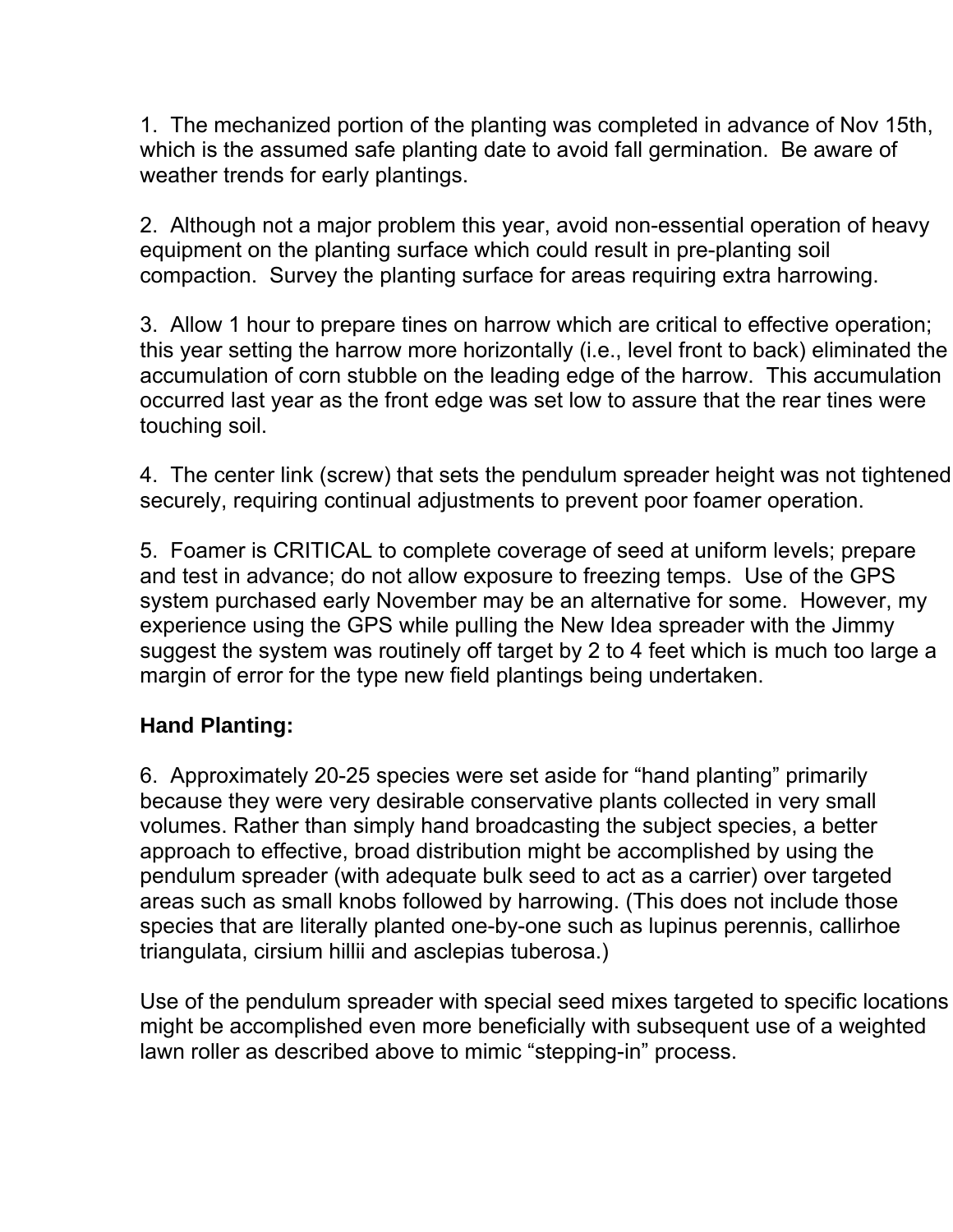7. There is a desire to harrow immediately after broadcasting to avoid seed loss through bird predation and wind loss. In a perfect world, post planting harrowing would be after hand distribution of asclepias stricta and gnaphalium obtusifolium and others that would benefit, including the 20-25 species described in #6 above.

8. Question: If it is true that (1) large volumes of some conservative plant seeds (amorpha canescens @ 1 lb per acre, for example) often yield extremely limited numbers of new plants and that (2) "stepping in" conservative seeds (per the Stacy technique) yields verifiable success (i.e., higher germination rates), doesn't it make sense to reduce or eliminate such seed in the general mix and instead rely on stepping in such seed? Such seed could then be collected in smaller volume. This approach would be dependent on manpower and desire. Also, over seeding a prior planting by stepping in conservatives the second year could be accomplished without the threat of losing conservative plant seed to first year planting erosion. Note: if compacting with the lawn roller is effective, the most efficient approach would be to cease stepping in and put all seed in the spreader.)

9. When compacting with a lawn roller, it would probably be advantageous to do so when soils are not frozen. Use of two rollers, instead of the one used in this first test, would eliminate the soil disturbance (waffleling) caused by the gator tires that are wider than the single roller. It would be best to test the lawn roller again regardless of 2007 results, avoiding frozen soil conditions.

| <b>SCIENTIFIC NAME</b>               | <b>COMMOM NAME</b>       | S/W |
|--------------------------------------|--------------------------|-----|
| Agastache scrophulariaefolia         | Purple Giant Hyssop      | 5   |
| Agrimonia gryposepala                | Tall (?) Agrimony        |     |
| Agrimonia pubescens                  | Soft Agrimony            | 5   |
| Allium canadense                     | <b>Wild Garlic</b>       |     |
| Allium cernuum                       | Nodding Wild Onion       |     |
| Amorpha canescens                    | Leadplant                | 9   |
| Amorpha fruticosa                    | Indigo Bush              | 6   |
| Andropogon gerardii                  | Big Bluestem; Turkeyfoot | 5   |
| Andropogon (Schizachyrium) scoparium | Little Bluestem          | 5   |
| Anemone canadensis                   | Meadow Anemone           |     |
| Anemone cylindrica                   | Thimbleweed              | 6   |
| Anemone virginiana                   | Tall Thimbleweed         | 5   |
| Antennaria neglecta                  | Field Cat's Foot         | 4   |
| Antennaria plantaginifolia           | Pussy Toes (Everlasting) |     |
| Apocynum androsaemifolium            | <b>Spreading Dogbane</b> | 5   |
| Apocynum cannabinum (X medium)       | Dogbane (Indian Hemp)    |     |
| Aristida purpurascens                | <b>Arrow Feather</b>     | 5   |
| Artemisia caudata (campestris)       | Beach Wormwood           | 5   |
| Asclepias amplexicaulis              | Sand Milkweed            |     |
| Asclepias tuberosa interior          | <b>Butterfly Weed</b>    |     |
| Asclepias verticillata               | <b>Whorled Milkweed</b>  |     |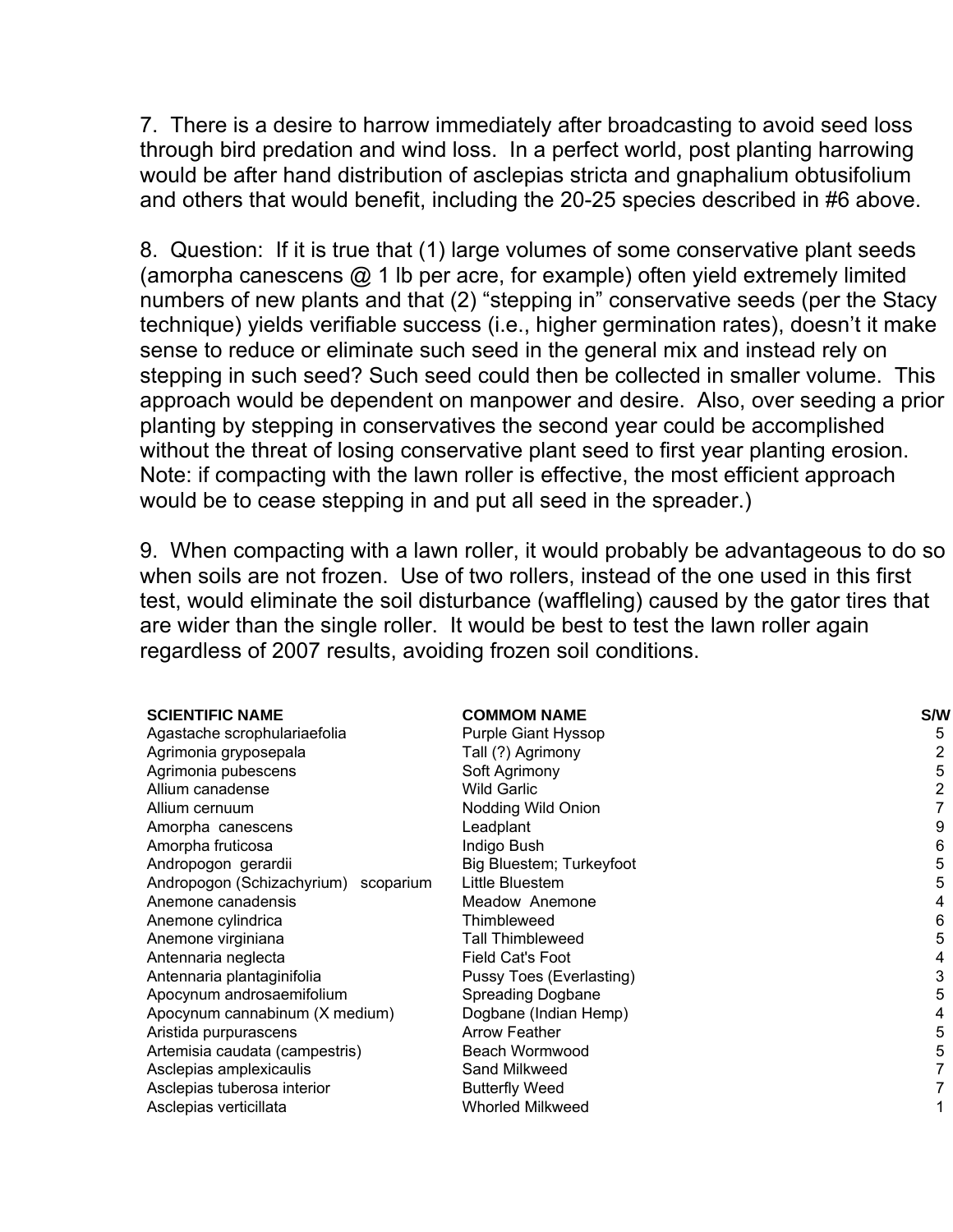|                                             |                                            | 10              |
|---------------------------------------------|--------------------------------------------|-----------------|
| Asclepias viridiflora                       | <b>Short Green Milkweed</b>                | $[15]$          |
| Aster azureus (oolentangiensis)             | Sky-blue Aster                             | 8               |
| Aster ericoides (prostratus)                | <b>Heath Aster</b>                         | 5               |
| Aster laevis                                | Smooth (Blue)(Silky) Aster                 | 9               |
| Aster linariifolius                         | Stiff Aster (Flax-Leaved)                  | 10              |
| Aster novae-angliae                         | New England Aster                          | 4               |
|                                             |                                            | 10              |
| Aster oblongifolius                         | <b>Aromatic Aster</b>                      | $[15]$<br>10    |
| Aster ptarmicoides                          | White Aster (Stiff Aster)                  | $[15]$          |
|                                             |                                            | 10              |
| Aster sericeus                              | <b>Silky Aster</b>                         | $[15]$          |
|                                             |                                            | 10 <sup>°</sup> |
| Astragalus canadensis                       | Canadian Milk Vetch                        | $[15]$          |
| Baptisia leucantha                          | White Wild Indigo                          | 8               |
|                                             |                                            | 10              |
| Baptisia leucophaea                         | Cream Wild Indigo                          | $[15]$          |
| Bouteloua curtipendula<br>Bouteloua hirsuta | Side-Oats Grama<br>Hairy Grama             | 8               |
|                                             | Pale Indian Plantain                       | 8<br>8          |
| Cacalia atriplicifolia                      |                                            | 10              |
| Cacalia plantaginea (tuberosa)              | Indian Plantain                            | $[15]$          |
|                                             |                                            | 10              |
| Cacalia suaveolens                          | Sweet-scented Indian Plantain              | $[15]$          |
|                                             |                                            | 10              |
| Callirhoe triangulata                       | <b>Clustered Poppy Mallow</b>              | $[15]$          |
| Carex bicknellii                            | Copper-shouldered oval Sedge               | 10              |
| Carex muhlenbergii (enervis)                | Sand Bracted Sedge (Muhlenberg's)          | 5               |
| Carex pennsylvanica                         | Common Oak (Penn) Sedge                    | 5               |
| Carya ovata                                 | Shagbark Hickory                           | 5               |
| Castilleja sessiliflora<br>$***$            |                                            | 10              |
| Ceanothus americanus                        | Downy Yellow Painted Cup<br>New Jersey Tea | (20)<br>6       |
| Chrysopsis camporum (Heterotheca)           | <b>Golden Prairie Aster</b>                | 5               |
|                                             |                                            | 10              |
| *** (pumilum)<br>Cirsium hillii             | <b>Hill's Thistle</b>                      | (20)            |
| Comandra umbellata (richardsiana)           | <b>False Toadflax</b>                      | 7               |
| Coreopsis lanceolata                        | Sand Coreopsis                             | 5               |
| Coreopsis palmata                           | Prairie Coreopsis                          | 6               |
| Coreopsis tripteris                         | <b>Tall Coreopsis</b>                      | 5               |
|                                             |                                            |                 |
| Corylus americana                           | American Hazelnut                          | 5               |
| Cyperus filiculmis                          | <b>Slender Sand Sedge</b>                  | 5               |
| Danthonia spictata                          | Poverty Oat Grass                          | 3               |
| Desmodium canadense                         | Showy Tick Trefoil                         | 4               |
| Desmodium illinoense                        | III. Tick Trefoil                          | 6               |
| Dodecatheon meadia                          | <b>Shooting Star</b>                       | 6               |
| Echinacea pallida<br>Elymus canadensis      | Pale Purple Coneflower<br>Prairie Wild Rye | 8<br>4          |
| Elymus villosus                             | Silky Wild Rye                             | 5               |
| Eragrostis spectabilis                      | Purple Love Grass                          | 3               |
| Erigeron strigosus                          | Daisy Fleabane                             | 5               |
| Eryngium yuccifolium                        | <b>Rattlesnake Master</b>                  | 9               |
| Eupatorium altissimum                       | <b>Tall Boneset</b>                        | 0               |
|                                             |                                            |                 |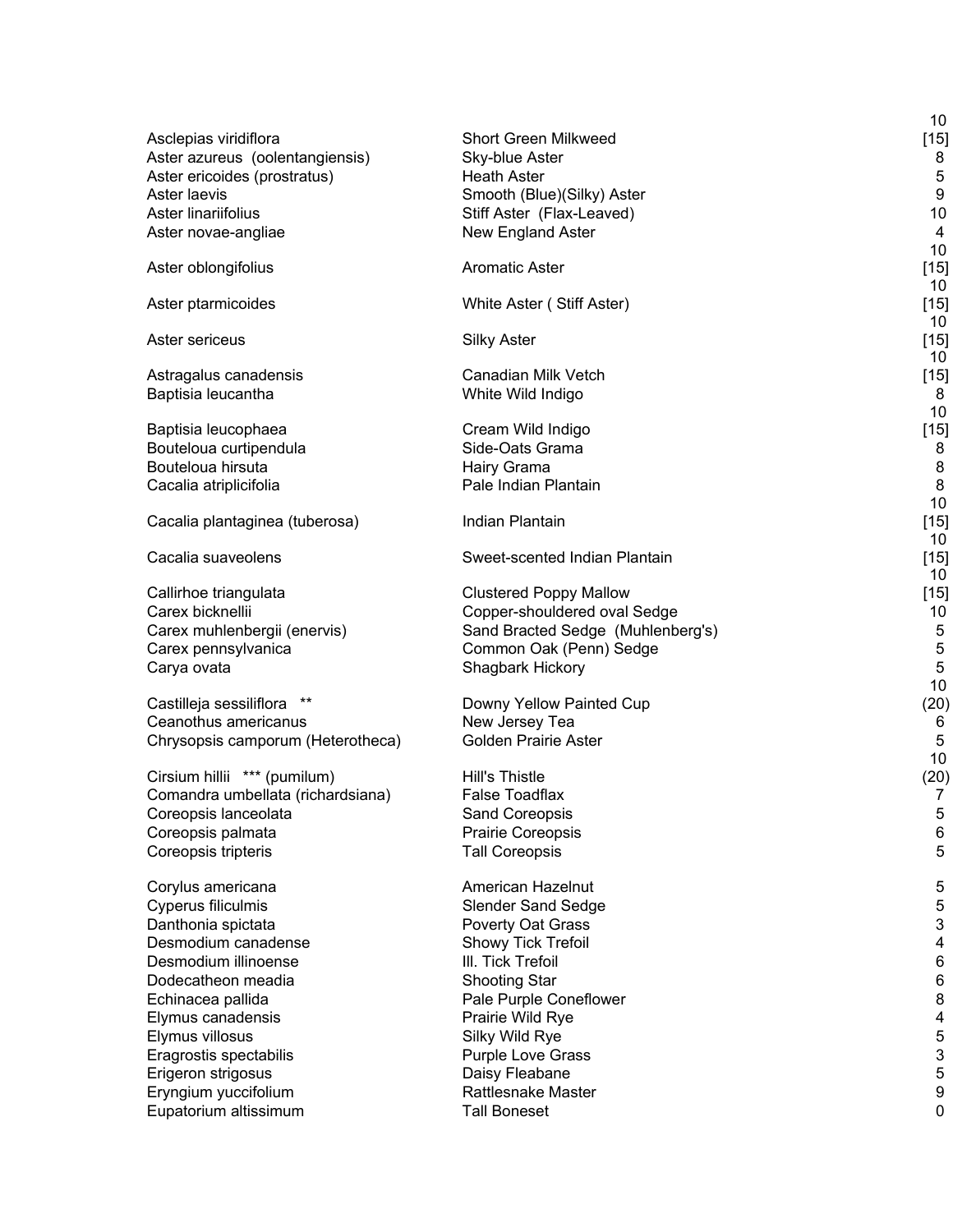| Eupatorium perfoliatum                | <b>Boneset</b>                           | 4                |
|---------------------------------------|------------------------------------------|------------------|
| Euphorbia corollata                   | <b>Flowering Spurge</b>                  | $\overline{c}$   |
| Festuca obtusa (subverticillata)      | <b>Nodding Fescue</b>                    | $\mathbf 5$      |
| Gaura biennis pitcheri (longiflora)   | Common Gaura                             | $\overline{2}$   |
| Gentiana (alba) flavida               | Cream Gentian                            | $\boldsymbol{9}$ |
| Gentiana (Gentianopsis) crinita       | <b>Fringed Gentian</b>                   | 10               |
| Gentiana purberulenta                 | Prairie Gentian                          | 10               |
|                                       |                                          | 10               |
| Geum triflorum                        | Prairie Smoke (Long-plumed Purple Avens) | $[15]$           |
| Gnaphalium obtusifolium               | Sweet Everlasting (Old-Field Balsam)     | $\overline{2}$   |
| Helianthemum bicknellii               | Rockrose (Frostweed)                     | 10               |
| Helianthemum canadense                | Common Rockrose (Frostweed)              | 8                |
| <b>Helianthus hirsutus</b>            | Hispid sunflower                         | $\sqrt{5}$       |
| Helianthus occidentalis               | Western Sunflower; Naked S.              | 10               |
| Helianthus rigidus (laetiflorus)      | <b>Prairie Sunflower</b>                 | $\bf 8$          |
| Helianthus tuberosus                  | Jerusalem Artichoke                      | $\mathsf 3$      |
| Heliopsis helianthoides               | False Sunflower; " Ox-eye "              | 5                |
| Heuchera richardsonii grayana         | Rough Heuchera; Alum root                | $\bf 8$          |
| Hieracium gronovii                    | Hairy Hawkweed                           | $\,6\,$          |
| Hieracium longipilum                  | Long-Bearded Hawkweed                    | $\boldsymbol{9}$ |
| Houstonia (Hedyotis) longifolia       |                                          | 10               |
| (canadense) Long                      | -Leaved Bluets                           | (20)             |
| Hystrix patula (Elymus hystrix)       | <b>Bottlebrush Grass</b>                 | 5                |
| Isanthus (Trichostema) brachiatus (m) | <b>False Pennyroyal</b>                  | $\,8\,$          |
| Juncus greenei                        | Greene's Rush                            | 8                |
| Juncus interior                       | <b>Inland Rush</b>                       | $\,6\,$          |
| Juncus tenuis                         | Path Rush                                | $\pmb{0}$        |
| Koeleria cristata (macrantha)         | Prairie June Grass                       | $\overline{7}$   |
| Krigia virginica                      | <b>Dwarf Dandelion</b>                   | 6                |
| Kuhnia (Brickellia) eupatoroides      |                                          |                  |
| corymbulosa                           | <b>False Boneset</b>                     | 4                |
| Lechea stricta                        | <b>Bushy Pinweed</b>                     | 10               |
| Lechea tenuifolia                     | Slender-Leaved Pinweed                   | 8                |
| Lechea villosa (mucronata)            | <b>Hairy Pinweed</b>                     | $\,6$            |
| Lespedeza capitata --                 | Round-headed Bush Clover                 | 4                |
| Liatris aspera                        | Rough Blazing-star (Rough Gayfeather)    | $\,6$            |
| Liatris cylindracea                   | Dwarf Blazingstar                        | 8                |
| Liatris pycnostachya                  | Tall Gayfeather; Prairie Blazing Star    | 8                |
| Linaria canadensis                    | <b>Blue Toadflax</b>                     | 6                |
| Linum sulcatum                        | Groved Yellow Flax                       | 8                |
| Lithospermum canescens                | Hoary Puccoon                            | 6                |
| Lithospermum incisum                  | Fringed (Narrow-leaved) Puccoon          | 8                |
| Lobelia inflata                       | Indian Tobacco                           | 4                |
| Lobelia spicata                       | Pale-spike Lobelia                       | $\,6$            |
| Lupinus perennis                      | <b>Wild Lupine</b>                       | 7                |
| Lysimachia lanceolata                 | Lance-Leaved Loosestrife                 | $\overline{7}$   |
| Lysimachia quadriflora                | Narrow-Leaved (Whorled) Loosestrife      | 9                |
| Monarda fistulosa                     | Wild Bergamot                            | 4                |
| Monarda punctata villicualis          | <b>Horse Mint</b>                        | 5                |
| Napaea dioica                         | <b>Glade Mallow</b>                      | 10               |
| Oenothera biennis canescens           | <b>Common Evening Primrose</b>           | 0                |
| Oenothera clelandii (rhombipetala)    | Sand Evening Primrose                    | 7                |
| Onosmodium hispidissimum              | Marbleseed                               | $\boldsymbol{9}$ |
| Opuntia humifusa (compressa)          | <b>Prickly Pear Cactus</b>               | 5                |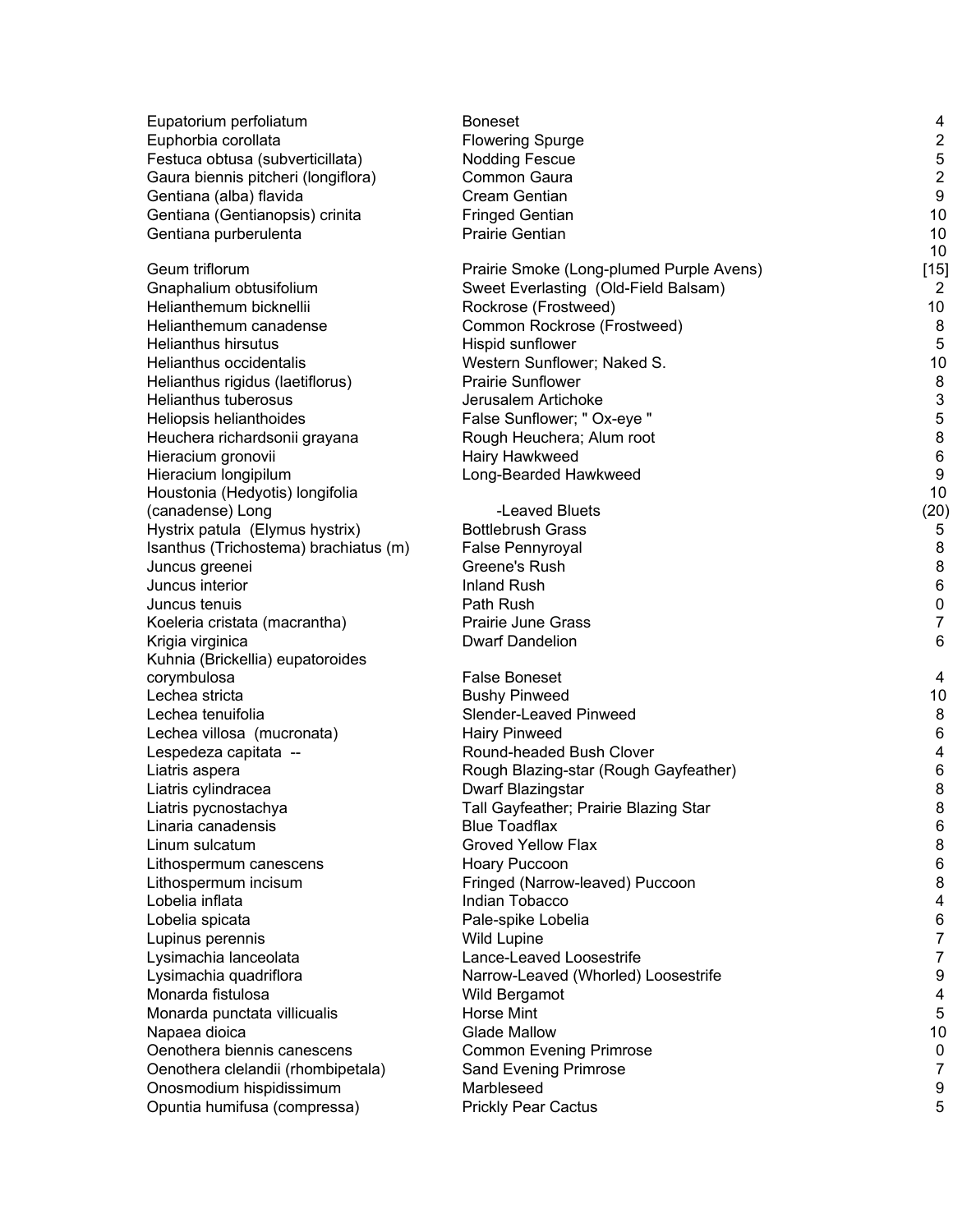|                                            |                                 | 9              |
|--------------------------------------------|---------------------------------|----------------|
| Oxalis violacea                            | Violet Wood-sorrel              | $[15]$         |
| Panicum capillare                          | <b>Old Witch Grass</b>          | 1              |
| Panicum leibergii                          | <b>Prairie Panic Grass</b>      | 10             |
| Panicum oligosanthes scribneria            | <b>Scribner's Panic Grass</b>   | 4              |
| Panicum perlongum                          | Long-stalked Panic Grass        | 10             |
| Panicum villosissimum                      | <b>White-Haired Panic Grass</b> | 8              |
| Panicum virgatum                           | <b>Prairie Switch Grass</b>     | 5              |
| Parthenium integrifolium                   | Wild Quinine (Feverfew)         | 8              |
| Paspalum ciliatifolium muhlenbergii        | Hairy Lens Grass                | 6              |
| Pendicularis canadensis                    | Wood Betony                     | 9              |
| Penstemon digitalis                        | Foxglove Beardtongue            | 4              |
| Penstemon hirsutus                         | Hairy Beard tongue              | 9              |
| Penstemon pallidus                         | Pale Beard Tongue               | 6              |
| Petalostemum (Dalea) candidum              | <b>White Prairie Clover</b>     | 9              |
| Petalostemum (Dalea) purpureum             | <b>Purple Prairie Clover</b>    | 9              |
|                                            |                                 | 10             |
| Phlox maculata                             | <b>Sweet William Phlox</b>      | (20)           |
| Physocarpus opulifolius                    | <b>Ninebark</b>                 | 8              |
| Polemonium reptans                         | Jacob's Ladder                  | 5              |
| Polygala incarnata **                      | <b>Pink Milkwort</b>            | 10             |
| Polygala polygama obtusata                 | Purple Milkwort                 | 9              |
| Polygala sanguinea                         | <b>Field Milkwort</b>           | 6              |
| Polytaenia nuttallii                       | <b>Prairie Parsley</b>          | 10<br>$[15]$   |
| Potentilla arguta                          | Prairie Cinquefoil              | 9              |
| Prenanthes aspera                          | Rough White Lettuce             | 8              |
| Prunus americana                           | Wild Plum                       | 5              |
| Pycnanthemum tenuifolium                   | Narrow-leaved Mountain Mint     | $\overline{7}$ |
| Quercus alba                               | White Oak                       | 5              |
| Quercus macrocarpa                         | <b>Bur Oak</b>                  | 5              |
| Quercus velutina                           | <b>Black Oak</b>                | 6              |
| Rosa carolina                              | Pasture Rose                    | 5              |
| Rudbeckia hirta                            | <b>Black-eyed Susan</b>         | 1              |
| Rudbeckia subtomentosa                     | Sweet Blackeyed Susan           | 9              |
| Ruellia humilis                            | <b>Wild Petunia</b>             | $\overline{7}$ |
| Salix humilis                              | <b>Prairie Willow</b>           | 6              |
| Scrophularia lanceolata                    | Early figwort                   | 5              |
| Scrophularia marilandica                   | Late Figwort                    | 4              |
| Scutellaria parvula leonardi               | Small Skullcap                  | 7              |
| Senecio plattensis                         | Prairie Ragwort                 | 6              |
| Silene antirrhina                          | <b>Sleepy Catchfly</b>          | 1              |
| Silphium integrifolium                     | Rosinweed                       | 5              |
| Silphium laciniatum                        | Compass plant                   | 5              |
| Silphium terebinthaceum                    | <b>Prairie Dock</b>             | 5              |
| Sisyrinchium albidum                       | Common Blue-eyed Grass          | 7              |
| Solidago (Euthamia) graminifolia nuttallii | Grass-leaved Goldenrod          | 4              |
| Solidago missouriensis fasciculata         | Missouri Goldenrod              | $\overline{7}$ |
| Solidago nemoralis                         | Gray Goldenrod; Oldfield        | 4              |
| Solidago rigida                            | <b>Stiff Goldenrod</b>          | 4              |
| Solidago speciosa                          | Showy Goldenrod                 | 7              |
| Sorghastrum nutans                         | <b>Indian Grass</b>             | 5              |
| Specularia (Triodanis) perfoliata          | Venus' Looking Glass            | 4              |
| Spiraea alba                               | Meadowsweet                     | 7              |
|                                            |                                 |                |